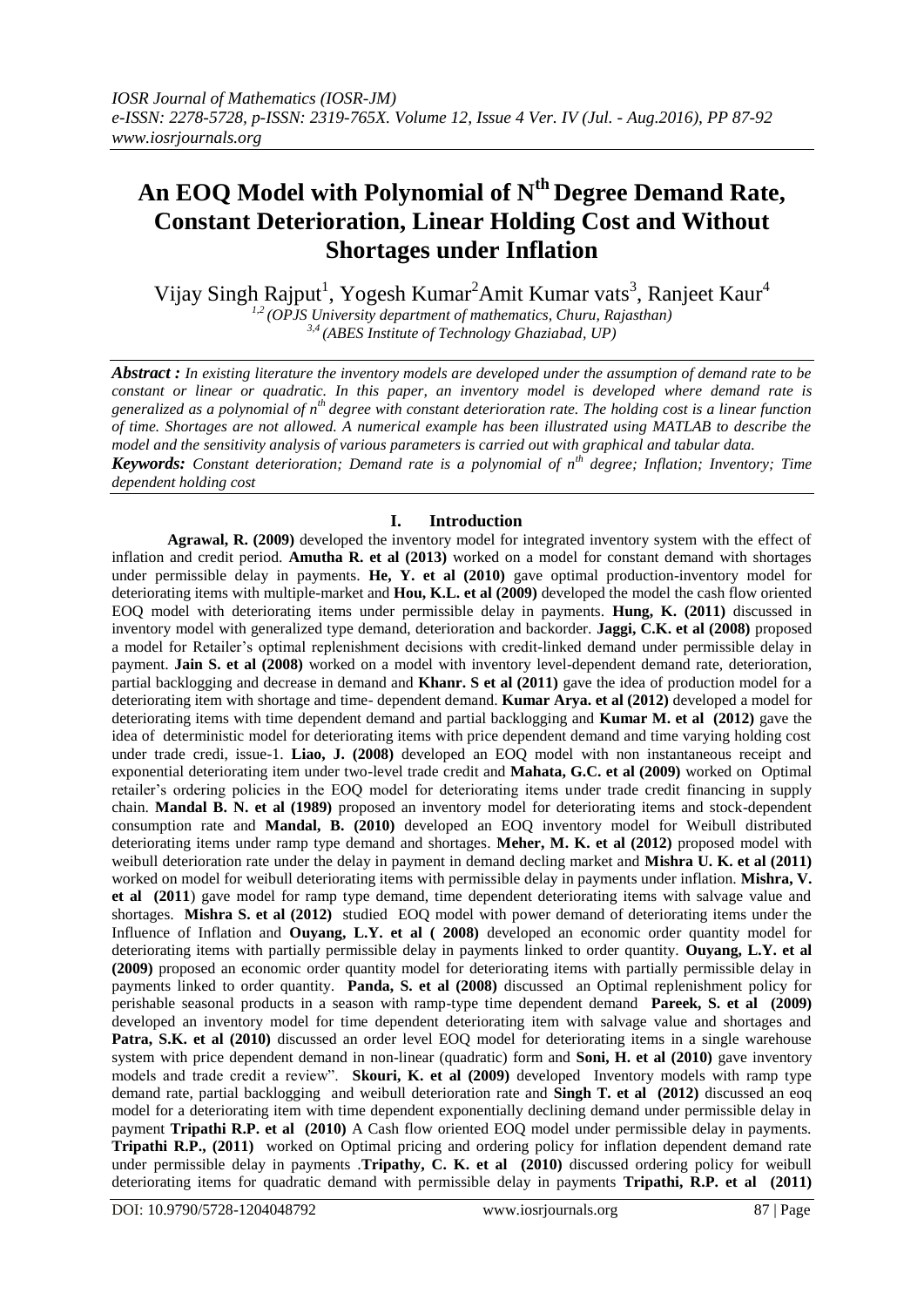proposed an inventory model with shortage, time- dependent demand rate and quantity dependent permissible delay in payment **Tripathi, R.P. et al (2010)** gave credit financing in economic ordering policies of nondeteriorating items with time-dependent demand rate **Tripathy P.K, et al (2011)** discussed an integrated partial backlogging model having weibull demand and variable deterioration rate with the effect of trade credit **Yadav R. K. et al (2014)** discussed deteriorating inventory model for quadratic demand and constant holding cost with partial backlogging and inflation **Yadav R. K et al (2015)** also proposed An Inventory model for variable demand, constant holding cost and without shortages **Yadav, R.K et al (2013).** 

The rest of this paper is organized as follows. Section II describes the assumptions used throughout this paper. In section III notations used in paper are listed. The mathematical formulation is given in section IV. Section V describes the mathematical solution of the problem formulated in section IV. The algorithm of the solution is provided in section VI. Concluding remarks and suggestions for future research are provided in Section VII while a numerical solution is mentioned in section VIII.

## **II. Assumptions**

The following assumptions are made in developing the model.

- $\triangleright$  The inventory system considers a single item only.
- $\triangleright$  The demand rate is deterministic and a polynomial of  $n<sup>th</sup>$  degree is time dependent.
- $\triangleright$  The deterioration rate is constant.
- $\triangleright$  The inventory system is considered over a finite time horizon.
- $\triangleright$  Holding cost is time dependent linear function  $(p+qt)$
- $\blacktriangleright$  Lead time is zero.
- Shortages are not allowed.

## **III. Notations**

The following notations use for inventory model.

| $A \cdot$     | Setup cost.                                       |
|---------------|---------------------------------------------------|
| $D(t)$ :      | A polynomial of $n^{th}$ degree in a period [0,T] |
| $\theta$ :    | Deteriorating cost is constant.                   |
| $Qo$ :        | Initial ordering quantity                         |
| TD:           | Total demand in a cycle period [0, T]             |
| DU:           | Deteriorating unit in a cycle period $[0, T]$     |
| $C_{d}$ :     | Deteriorating cost per unit                       |
| DC:           | Deteriorating cost                                |
| $HC$ :        | Holding cost                                      |
| $TC(T)$ :     | Total inventory cost                              |
| $T^*$ :       | Optimal length size                               |
| $Q_0^*$ :     | Optimal initial order quantity                    |
| $TC^*(T^*)$ : | Optimal total cost in the period [0, T]           |

## **IV. Mathematical Formulation**

**Consider the inventory model of constant deteriorating items with demand rate is a polynomial of**  $n<sup>th</sup>$ degree. As the inventory reduces due to demand rate as well as deterioration rate during the interval, the differential representing the inventory status is governed by [0,T]

$$
\frac{dI(t)}{dt} + \theta I(t) = -D(t), 0 \le t \le T
$$
\n
$$
D(t) = \sum_{i=0}^{n} a_i t^i, \text{ where } a_0, a_1, a_2, \dots, a_n, \text{ are nth constants and } a_n \ne 0,
$$
\n(1)

## **V. Mathematical Solution**

The solution with boundary condition  $I(T) = 0$ , of the Equation

$$
\frac{dI(t)}{dt} + \theta I(t) = -\sum_{i=0}^{n} a_i t^i, 0 \le t \le T
$$
\n(2)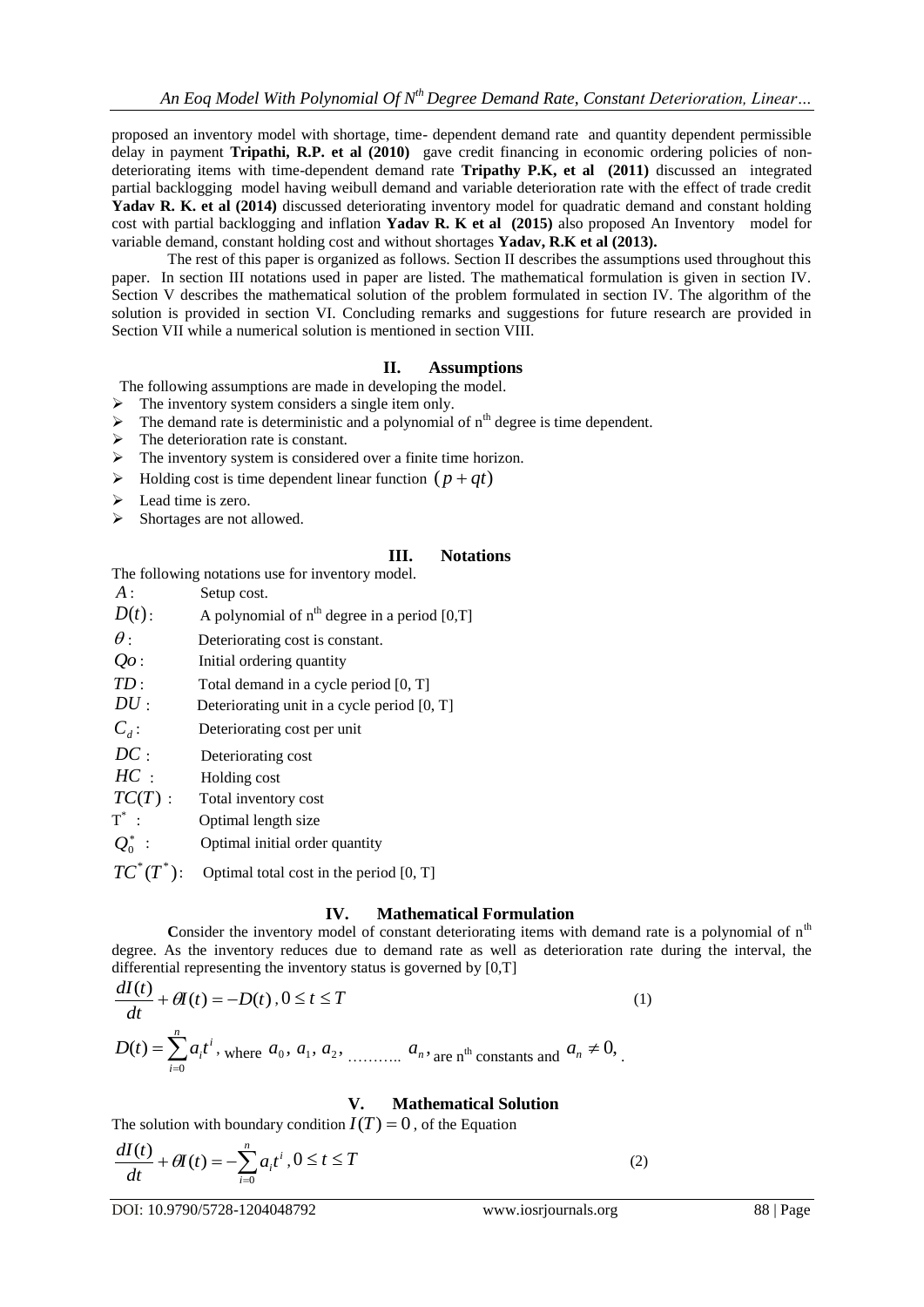$$
I(t) = \sum_{i=0}^{n} a_i \left[ \frac{T^{i+1} - t^{i+1}}{i+1} + \theta \frac{T^{i+2} - t^{i+2}}{i+2} + \theta^2 \frac{T^{i+3} - t^{i+3}}{i+3} \right] e^{-\theta t}
$$
(3)

Where use the expansion  $e^{-\alpha t} \approx 1 - \alpha t + \frac{\alpha}{2}$  $1-\alpha t+\frac{(\alpha t)}{2}$  $e^{-\alpha t} \approx 1 - \alpha t + \frac{(\alpha t)^2}{2}$  ...,  $\alpha$  is small and positive.

So the initial order quantity is obtained by putting the boundary condition in Equation (3)  $I(0) = Q_0$ . Therefore,

$$
Q_0 = \sum_{i=0}^n a_i \left[ \frac{T^{i+1}}{i+1} + \theta \frac{T^{i+2}}{i+2} + \theta^2 \frac{T^{i+3}}{i+3} \right]
$$
(4)

The total demand during the cycle period [0, T] is

$$
TD = \int_{0}^{T} D(t)dt
$$
  
= 
$$
\int_{0}^{T} \sum_{i=0}^{n} a_{i} t^{i} dt
$$
  
= 
$$
\sum_{i=0}^{n} a_{i} \frac{T^{i+1}}{i+1}
$$
 (5)

Then the number of deterioration units is  $DU = Q_0 - TD$ 

$$
=-\sum_{i=0}^n a_i \left[\theta \frac{T^{i+2}}{i+2} + \theta^2 \frac{T^{i+3}}{i+3}\right]
$$

The deterioration cost for the cycle [0, T]

 $DC = C_d$  \* (Number of deterioration units)

$$
= -C_d \sum_{i=0}^{n} a_i \left[ \theta \frac{T^{i+2}}{i+2} + \theta^2 \frac{T^{i+3}}{i+3} \right]
$$
(7)

Holding Cost for the cycle [0,T] is

$$
HC = \int_{0}^{T} (p+qt)e^{-rt}I(t)dt
$$
  
\n
$$
= \int_{0}^{T} (p+qt)e^{-rt}e^{-\alpha} \sum_{i=0}^{n} a_i \left[ \frac{T^{i+1}-t^{i+1}}{i+1} + \theta \frac{T^{i+2}-t^{i+2}}{i+2} + \theta^2 \frac{T^{i+3}-t^{i+3}}{i+3} \right]dt
$$
  
\n
$$
= \sum_{i=0}^{n} a_i \int_{0}^{T} (p+qt) [1 - (r+\theta)t] \left[ \frac{T^{i+1}-t^{i+1}}{i+1} + \theta \frac{T^{i+2}-t^{i+2}}{i+2} + \theta^2 \frac{T^{i+3}-t^{i+3}}{i+3} \right]dt
$$
  
\n
$$
= \sum_{i=0}^{n} a_i \left\{ \int_{0}^{T} [p - (pr+p\theta - q)t - q(r+\theta)t^2 \left[ \frac{T^{i+1}-t^{i+1}}{i+1} + \theta \frac{T^{i+2}-t^{i+2}}{i+2} + \theta^2 \frac{T^{i+3}-t^{i+3}}{i+3} \right]dt \right\}
$$
  
\n
$$
= \sum_{i=0}^{n} a_i \left\{ \left[ p - (pr+p\theta - q)T - q(r+\theta)T^2 \left[ \frac{T^{i+2}}{i+2} + \theta \frac{T^{i+3}}{i+3} + \theta^2 \frac{T^{i+4}}{i+4} \right] + \left[ \frac{(r+\theta)T^{i+2}}{2(i+2)(i+3)} + \theta \frac{T^{i+3}}{2(i+3)(i+4)} + \theta^2 \frac{T^{i+3}}{2(i+4)(i+5)} \right] \right\}
$$
  
\n
$$
+ [2q(r+\theta)T] \left[ \frac{(i+\theta)T^{i+1}}{6(i+2)(i+4)} + \theta \frac{(i+7)T^{i+2}}{6(i+3)(i+5)} + \theta^2 \frac{(i+8)T^{i+3}}{6(i+4)(i+6)} \right]
$$
  
\n(8)

DOI: 10.9790/5728-1204048792 www.iosrjournals.org 89 | Page

(6)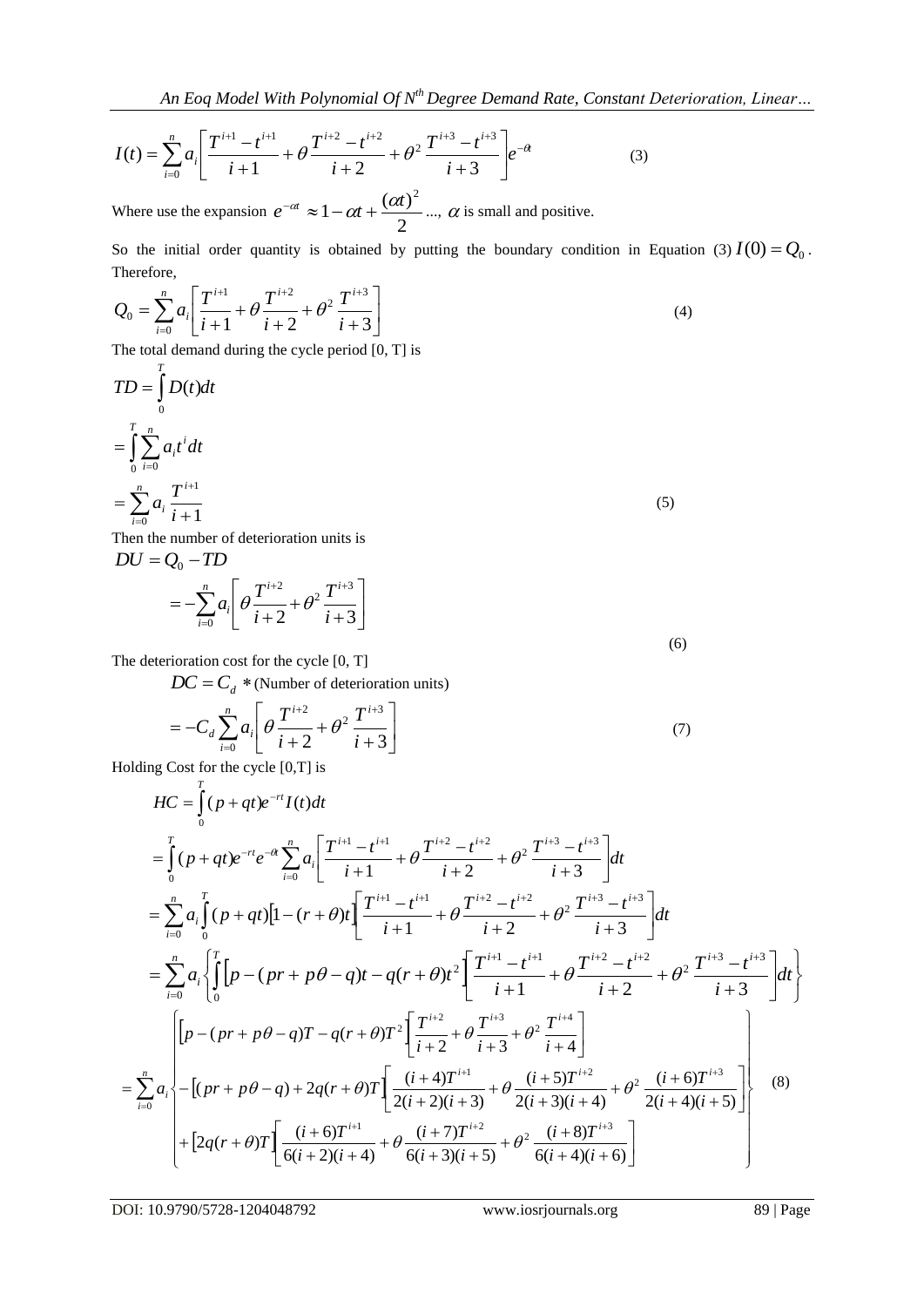The total inventory cost TC (T)= Ordering cost  $(A)$  + Deterioration cost  $(DC)$  + Holding cost  $(HC)$ . Therefore the total variable cost per unit time

$$
TC(T) = \frac{A}{T} - C_d \sum_{i=0}^{n} a_i \left[ \theta \frac{T^{i+1}}{i+2} + \theta^2 \frac{T^{i+2}}{i+3} \right]
$$
  
+ 
$$
\sum_{i=0}^{n} a_i \left\{ -\left[ \frac{p}{T} - (pr + p\theta - q) - q(r + \theta) T \right] \left[ \frac{T^{i+2}}{i+2} + \theta \frac{T^{i+3}}{i+3} + \theta^2 \frac{T^{i+4}}{i+4} \right] + \sum_{i=0}^{n} a_i \left\{ -\left[ \frac{(pr + p\theta - q)}{T} + 2q(r + \theta) \right] \left[ \frac{(i+4)T^{i+1}}{2(i+2)(i+3)} + \theta \frac{(i+5)T^{i+2}}{2(i+3)(i+4)} + \theta^2 \frac{(i+6)T^{i+3}}{2(i+4)(i+5)} \right] + \left[ 2q(r + \theta) \left[ \frac{(i+6)T^{i+1}}{6(i+2)(i+4)} + \theta \frac{(i+7)T^{i+2}}{6(i+3)(i+5)} + \theta^2 \frac{(i+8)T^{i+3}}{6(i+4)(i+6)} \right] \right]
$$

$$
(9)
$$

The necessary and sufficient conditions for minimize cost a given value *T* are

$$
\frac{dTC(T)}{dT} = 0 \text{ And } \frac{d^2TC(T)}{dT^2} > 0 \text{ then differentiation with respect to T of (9), we get}
$$
\n
$$
\frac{dTC(T)}{dT} = -\frac{A}{T^2} - C_d \sum_{i=0}^{n} a_i \left[ \theta \frac{(i+1)T^i}{i+2} + \theta^2 \frac{(i+2)T^{i+1}}{i+3} \right]
$$
\n
$$
\left[ -\frac{p}{T^2} - q(r+\theta) \right] \left[ \frac{T^{i+2}}{i+2} + \theta \frac{T^{i+3}}{i+3} + \theta^2 \frac{T^{i+4}}{i+4} \right]
$$
\n
$$
+ \sum_{i=0}^{n} a_i \left\{ + \frac{(p+r+p\theta-q) - q(r+\theta)T}{T^2} \left[ \frac{(i+4)T^{i+1}}{2(i+2)(i+3)} + \theta \frac{(i+5)T^{i+2}}{2(i+3)(i+4)} + \theta^2 \frac{(i+6)T^{i+3}}{2(i+4)(i+5)} \right] - \left[ \frac{(pr+p\theta-q)}{T} + 2q(r+\theta) \right] \left[ \frac{(i+1)(i+4)T^i}{2(i+2)(i+3)} + \theta \frac{(i+2)(i+5)T^{i+1}}{2(i+3)(i+4)} + \theta^2 \frac{(i+3)(i+6)T^{i+2}}{2(i+4)(i+5)} \right]
$$
\n
$$
+ [2q(r+\theta) \left[ \frac{(i+1)(i+6)T^i}{6(i+2)(i+4)} + \theta \frac{(i+2)(i+7)T^{i+1}}{6(i+3)(i+5)} + \theta^2 \frac{(i+3)(i+8)T^{i+2}}{6(i+4)(i+6)} \right]
$$
\n(10)

And the again differentiation with respect to T of (10), we get  
\n
$$
\frac{d^2TC(T)}{dT^2} = \frac{2A}{T^3} - C_d \sum_{i=0}^{n} a_i \left[ \theta \frac{i(i+1)T^{i-1}}{i+2} + \theta^2 \frac{(i+1)(i+2)T^i}{i+3} \right]
$$
\n
$$
\begin{bmatrix}\n\frac{2p}{T^3} \left[ \frac{T^{i+2}}{i+2} + \theta \frac{T^{i+3}}{i+3} + \theta^2 \frac{T^{i+4}}{i+4} \right] - \left[ \frac{p}{T^2} + q(r+\theta) \right] [T^{i+1} + \theta T^{i+2} + \theta^2 T^{i+4}] \\
-\left[ \frac{p}{T^2} + q(r+\theta)T \right] [T^{i+1} + \theta T^{i+2} + \theta^2 T^{i+4}] \\
+\left[ \frac{p}{T} - (pr + p\theta - q) - q(r+\theta)T \right] [(i+1)T^i + \theta(i+2)T^{i+1} + \theta^2(i+4)T^{i+3}] \\
+\sum_{i=0}^{n} a_i \left\{ \frac{2(pr + p\theta - q)}{T^3} \left[ \frac{(i+4)T^{i+1}}{2(i+2)(i+3)} + \theta \frac{(i+5)T^{i+2}}{2(i+3)(i+4)} + \theta^2 \frac{(i+6)T^{i+3}}{2(i+4)(i+5)} \right] \\
+\frac{(pr + p\theta - q)}{T^2} \left[ \frac{(i+1)(i+4)T^i}{2(i+2)(i+3)} + \theta \frac{(i+2)(i+5)T^{i+1}}{2(i+3)(i+4)} + \theta^2 \frac{(i+3)(i+6)T^{i+2}}{2(i+4)(i+5)} \right] \\
-\left[ \frac{(pr + p\theta - q)}{T} + 2q(r+\theta) \right] \left[ \frac{i(i+1)(i+4)T^{i-1}}{2(i+2)(i+3)} + \theta \frac{(i+1)(i+2)(i+5)T^i}{2(i+3)(i+4)} \right] \\
+ \theta^2 \frac{(i+2)(i+3)(i+6)T^i}{2(i+4)(i+5)}\n+ [2q(r+\theta) \left[ \frac{i(i+1)(i+6)T^{i-1}}{6(i+2)(i+4)} + \theta \frac{(i+1)(i+2)(i
$$

DOI: 10.9790/5728-1204048792 www.iosrjournals.org 90 | Page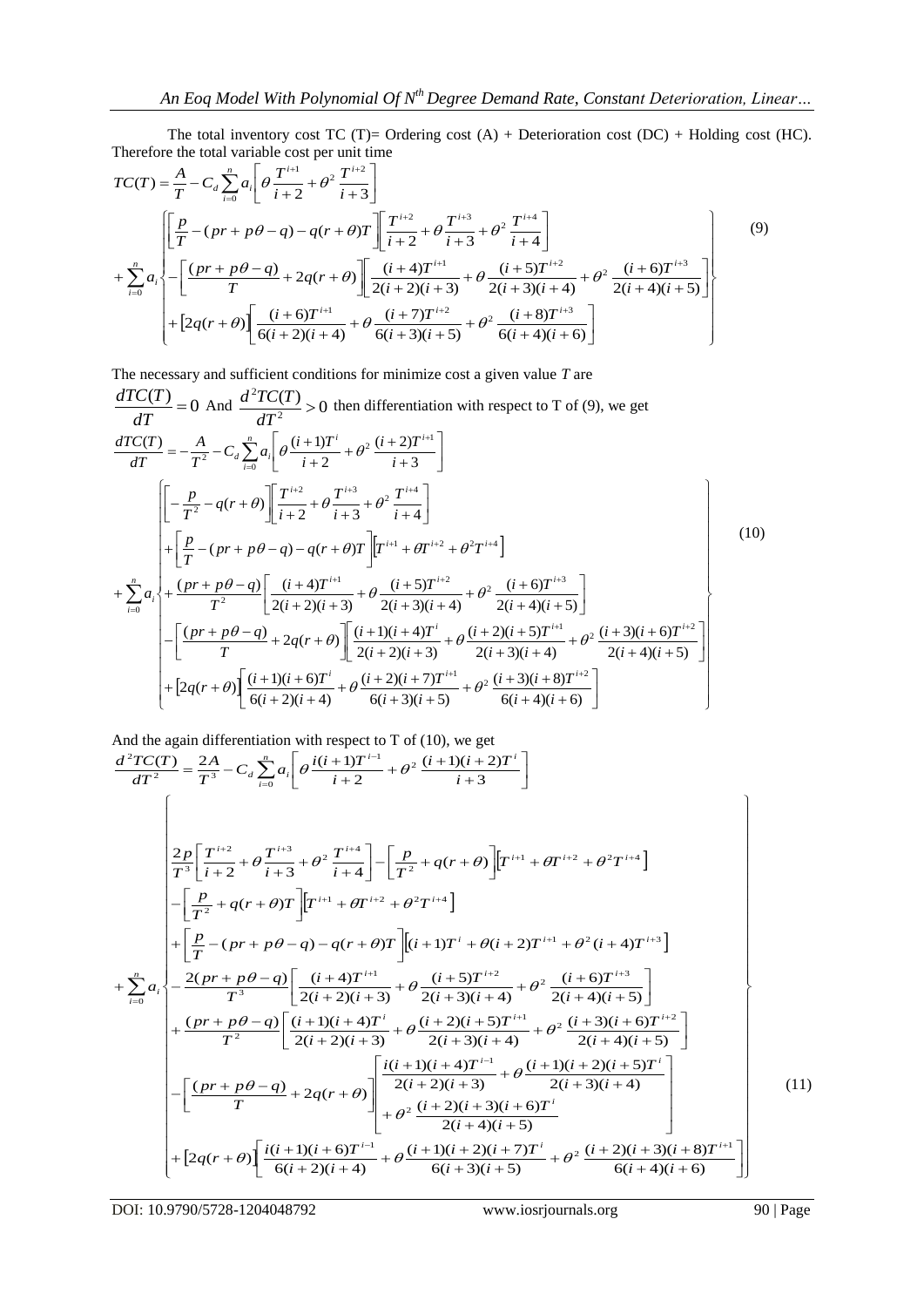#### **VI. Algorithm**

To find out the solution following algorithm used Step1: Find derivative  $\frac{dP}{dT}$  $\frac{dTC(T)}{dT}$  and put  $\frac{dTC(T)}{dT} = 0$ *dT*  $dTC(T)$ Step2: Solve equation (10) for T Step3: Find the derivative  $\frac{dP}{dT^2}$  ${}^2TC(T)$ *dT*  $\frac{d^2TC(T)}{dT^2}$  and check  $\frac{d^2TC(T)}{dT^2} > 0$ 2 2  $>$ *dT*  $\frac{d^2TC(T)}{dr^2}$  > 0 for T<sup>\*</sup> optimal length Step4: Find optimal total cost  $TC^*(T^*)$  and initial order quantity  $Q^*(T^*)$ 

# **VII. Conclusion**

In the present paper, we developed an inventory model for variable deteriorating item with inflation, exponential declaring demand and without shortages give analytical solution, numerical solution and the effect of parameters of the model that minimize the total inventory cost. The deterioration factor taken into consideration in this model, as almost all items undergo either direct spoilage or physical decay in the course time, deterioration is natural feature in the inventory system. The model is very practical for the industries in which the demand rate is depending upon the time and holding cost is linear function with inflation. This model can further be extended by taking more realistic assumptions such as finite replenishment rate, probabilistic demand rate etc.

#### **VIII. Numerical Solution**

Consider an inventory system with the following parameter in proper units A = 100,  $\theta$ =0.02, p=0.5,  $q=0.3$ ,  $C_d = 5$ , and parameter  $r = 0.001$ , for consideration five constants are taken into account randomly with values  $a_0 = 1.2, a_1 = 0.1, a_2 = 0.5, a_3 = 0.3, a_4 = 0.4$  The computer output of the program by using Mat lab software is  $T^* = 4.125$ ,  $Q_o^* = 5823.72$  and  $TC^* = 10658.22$ . The analysis shows that as the value of constants  $a_i$  *s* increases then Total Cost TC<sup>\*</sup> and  $Q_o$ <sup>\*</sup> increases highly whereas if the inflation rate is increased then Total Cost TC $^*$  and  $Q_o$ <sup>\*</sup> decreases.

#### **References**

- [1]. **Agrawal, R., Rajput, D., Varshney, N.K.,( 2009)** "Integrated inventory system with the effect of inflation and credit period" International Journal of Applied Engineering Research, Vol. 4, No. 11, pp. 2334-2348.
- [2]. **Amutha R. and Chandrasekaran E. (2013)** "An Inventory Model for Constant Demand with Shortages under Permissible Delay in Payments" in IOSR Journal of Mathematics (IOSR-JM) e-ISSN: 2278-5728,p-ISSN: 2319-765X, Volume 6, Issue 5
- [3]. **He, Y., Wang, S., and Lai, K. (2010)** "An optimal production-inventory model for deteriorating items with multiple-market demand" European Journal of Operational Research, 203(3), pp 593–600.
- [4]. **Hou, K.L., Lin, L.C., (2009)** "A cash flow oriented EOQ model with deteriorating items under permissible delay in payments" Journal of Applied Sciences, Vol. 9, No. 9, pp. 1791-1794.
- [5]. **Hung, K. (2011)** "An inventory model with generalized type demand, deterioration and backorder rates" European Journal of Operational Research, 208(3), pp 239–242.
- [6]. **Jaggi, C.K., Goyal, S.K., Goel, S.K., (2008)** "Retailer's optimal replenishment decisions with credit-linked demand under permissible delay in payments" European Journal of Operational Research, Vol. 190, pp. 130-135
- [7]. **Jain S., Kumar M. (2008)** "An Inventory Model with Inventory Level-Dependent Demand Rate, Deterioration, Partial Backlogging and Decrease in Demand" International Journal of Operations Research, Vol.5, No.3, 154-159
- [8]. **Khanr. S, Chaudhuri, K.S. (2011)** "A Production Inventory Model for a Deteriorating Item with Shortage and Time- Dependent Demand", Yugoslav Journal of Operations Research 21 Number 1, 29-45.
- [9]. **Kumar Arya.R, and S.Kumar Shakya, (2012)** "An Inventory Model for Deteriorating Items with Time Dependent Demand and Partial Backlogging" Int. J. of Appl. Math and Mech. 8 (8): 55-71,.
- [10]. **Kumar M., Chauhan A., Kumar R. ( 2012)** "A Deterministic Inventory Model for Deteriorating Items with Price Dependent Demand and Time Varying Holding Cost under Trade Credit", International Journal of Soft Computing Engineering (IJSCE), ISSN: 2231-2307, Volume – 2, Issue-1.
- [11]. **Liao, J. (2008)** "An EOQ model with non instantaneous receipt and exponential deteriorating item under two-level trade credit" International Journal of Production Economics, 113:852–861.
- [12]. **Mahata, G.C., Mahata, P., (2009)** Optimal retailer's ordering policies in the EOQ model for deteriorating items under trade credit financing in supply chain. International Journal of Mathematical, Physical and Engineering Sciences, Vol. 3, No. 1, pp.1-7
- [13]. **Mandal B. N. and Phaujdar,S. (1989)** "An inventory model for deteriorating items and stock-dependent consumption rate[J]," Journal of the Operational Research Society, Vol. 40,pp. 483–488.
- [14]. **Mandal, B. (2010)** An EOQ inventory model for Weibull distributed deteriorating items under ramp type demand and shortages. Opsearch, 47(2):158–165.
- [15]. **Meher, M. K., Panda G.C., Sahu, S.K. (2012)** "An Inventory Model with Weibull Deterioration Rate under the Delay in Payment in Demand Dealing Market" Applied Mathematical Sciences, Vol. 6, no.23, 1121 -1133.
- [16]. **Mishra U. K. Sahu S.K. (2011)** "An inventory model for weibull deteriorating items with permissible delay in payments under inflation" IJRRAS volume 6, Issue 1,02.